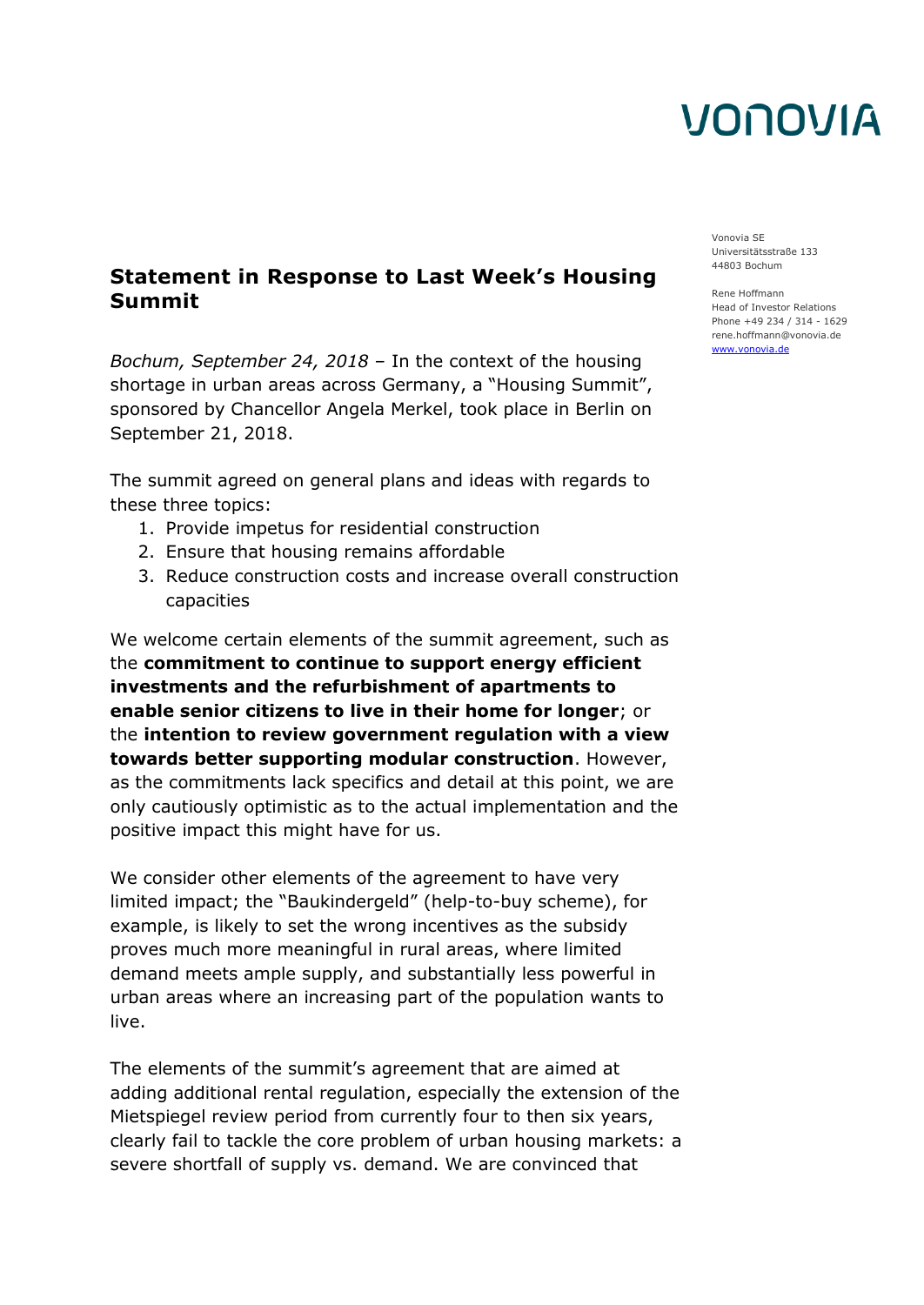Page 2 / 5 Vonovia SE

more regulation will only exacerbate this problem as it discourages new construction instead of providing the much needed impetus to build more.

Given the overall goal of the Federal Government to add 1.5 million additional housing units, we remain skeptical whether the housing summit agreements will provide the right incentives.

One agreement from the summit appears to be of particular relevance and has been subject of many previous debates also in the capital markets: **the extension of the Mietspiegel review period from currently four to then six years**.

In order to add some color for capital market participants as to possible consequences of this decision, we have decided to provide the following context:

### *Expected impact on rent growth*

The concrete impact is impossible to determine at this point, because no specifics beyond the intention to extend the Mietspiegel review period from four to six years seem to have been determined or agreed on. It will take real market evidence to determine what the actual impact is going to be. As long as demand in urban areas is substantially higher than supply the effect of additional rental regulation cannot be reliably estimated.

What is more, the timing of the required legislative process to turn the agreement into law is unknown at this point. And when it does become law, it remains to be seen how and when individual municipalities would take this into account. For example, some may apply the extended review period to the next regular Mietspiegel update while others might introduce a new Mietspiegel ahead of schedule and break with the regular twoyear cycle.

Universitätsstraße 133 44803 Bochum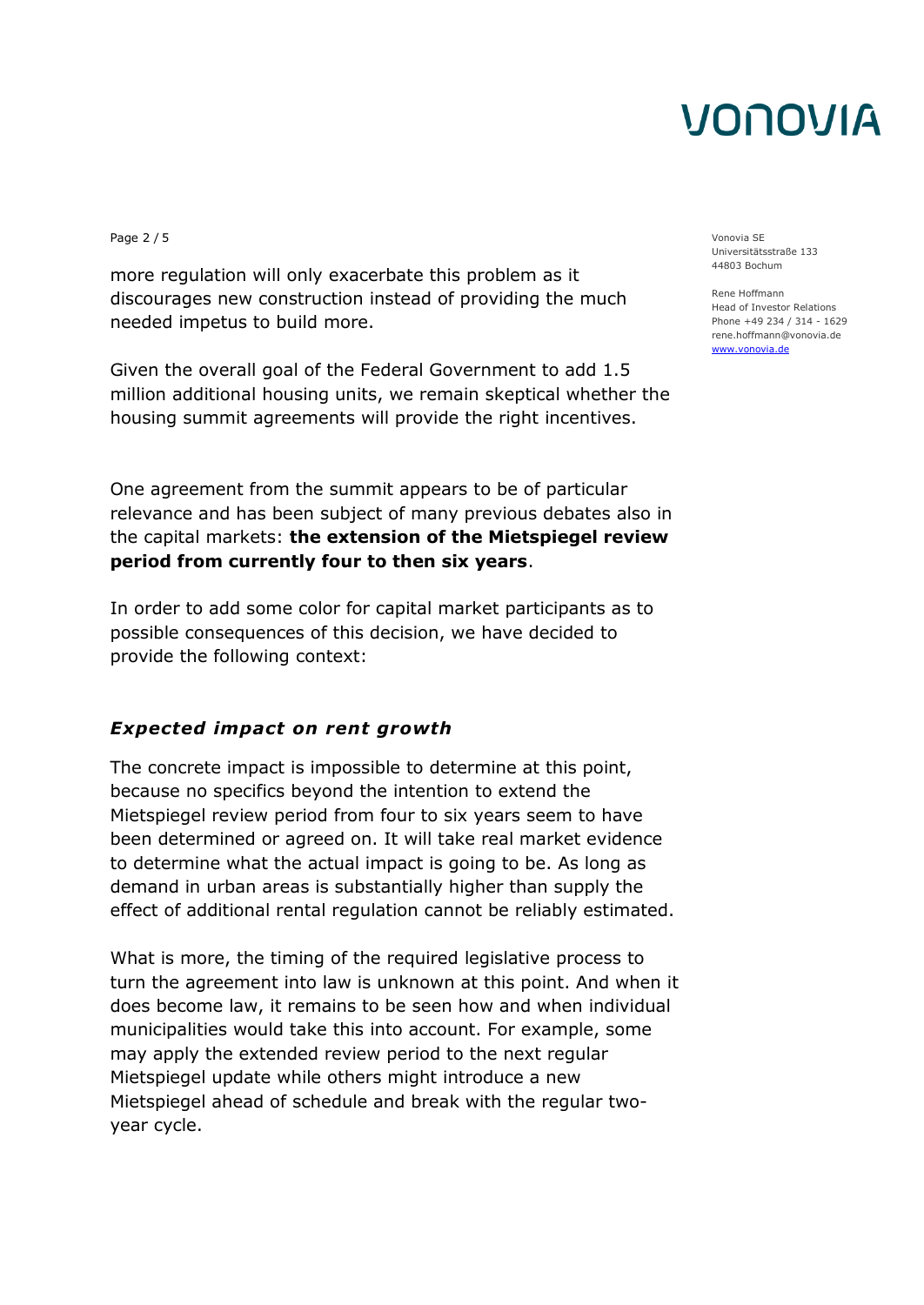Page 3 / 5 Vonovia SE

Whereas the quantitative impact of an extension of the Mietspiegel review period cannot be calculated, the qualitative effects would probably be twofold: one would likely be a subdued rental growth for sitting tenants, as new Mietspiegel might come out with a lower growth rate than under the current regulation; the other would be a burden on re-letting rents in markets that have a 10% rental cap ("Mietpreisbremse"), because the basis for calculating the 10% threshold would be lower, and this, in turn, would feed back into the data set for preparing the next Mietspiegel.

The extension of the Mietspiegel review period is clearly not expected to stop rent growth. However, it is likely to dampen rent growth primarily in markets that have seen a dynamic rental development in recent years because two more years of lower growth would be included in the calculation. And the more dynamic the rent growth development in a certain market has been recently, the more this market would be impacted. Berlin, for example, with its strong rent growth momentum, is likely to be impacted more severely than stable markets such as Dortmund or Kiel.

As for Vonovia, extending the Mietspiegel review period from four to six years would affect the "market driven rent growth" (i.e. 160 basis points of our 4.2% organic rent growth in 2017, for example). While the actual magnitude cannot be determined at this point a rather pessimistic assumption of 10%, all else equal, would translate into 16 basis points lower rent growth overall.

### *Impact on valuation*

We expect no impact on values for 2018. And even beyond 2018 it is entirely unclear if, when and how different markets will be affected. Only when there is sufficient hard market evidence are the rental cash flows in the valuation model adjusted. But even then the adjustment of the rental cash flows alone would not suffice to also adjust the values. For as long as prices paid in the market are not affected, the discount rate would need to be

Universitätsstraße 133 44803 Bochum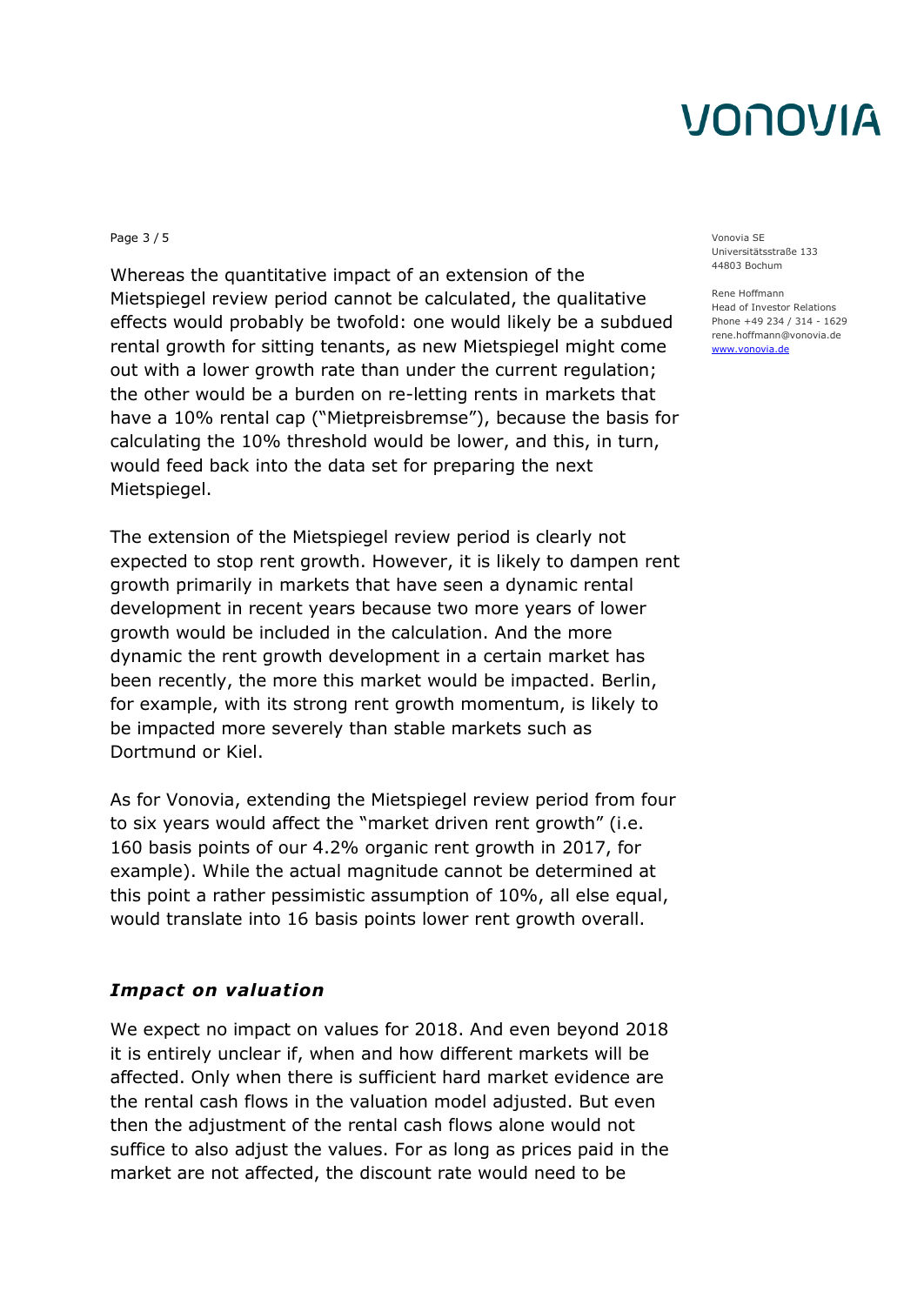Page 4 / 5 Vonovia SE

adjusted accordingly to counter the effect from lower rental cash flows.

So the mere passing of a law would not change the values for as long as there is no material market evidence that the actual transaction prices are impacted. Values are not driven by the rental cash flows in the valuation model alone, as it is usually not one single factor that determines the values. Individual elements tend to be overshadowed by other drivers, such as supply/demand imbalance, (lack of) alternative investments etc.

This was seen, for example, in the context of both the 10% reletting rent cap ("Mietpreisbremse") as well as the increase in real estate transfer tax of individual Federal States. While both had a negative impact on the cash flows in the model, neither translated into a value decline because the transaction evidence showed that prices continued to go up, largely driven by the unbroken supply/demand imbalance.

At the end of the day the valuation must reflect the fair market value, and the fair market value does not automatically change because of one factor as long as other drivers support continued value growth.

Universitätsstraße 133 44803 Bochum